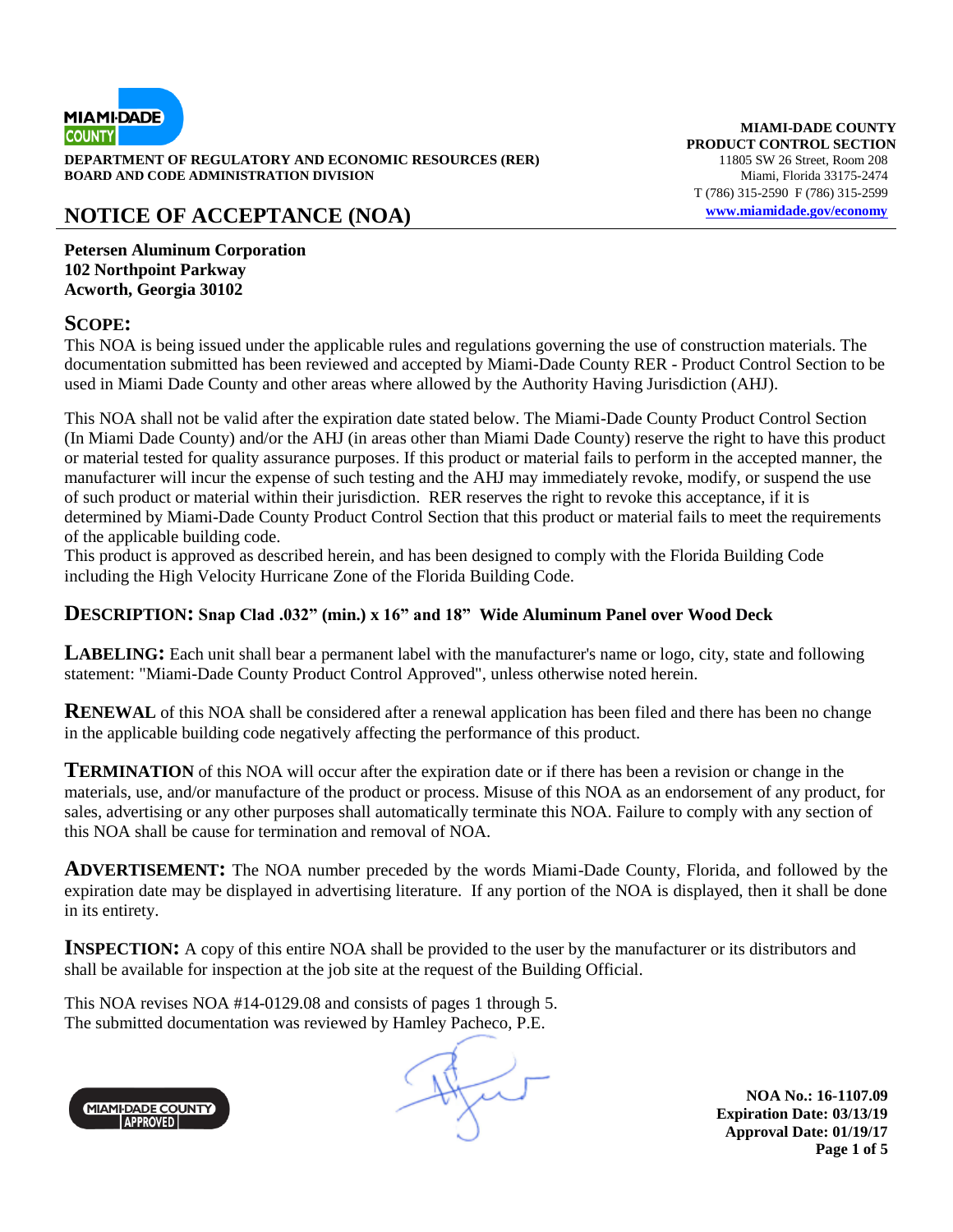## **ROOFING SYSTEM APPROVAL:**

| Category:                       | Roofing                        |
|---------------------------------|--------------------------------|
| <b>Sub-Category:</b>            | Metal, Panels (Non-Structural) |
| <b>Material:</b>                | Aluminum                       |
| <b>Deck Type:</b>               | Wood                           |
| <b>Maximum Design Pressure:</b> | $-153.5$ psf                   |

# **TRADE NAMES OF PRODUCTS MANUFACTURED OR LABELED BY APPLICANT:**

| <b>Product</b>                            | <b>Dimensions</b>                                                      | <b>Test</b><br><b>Specifications</b> | <b>Product</b><br><b>Description</b>                                                       |
|-------------------------------------------|------------------------------------------------------------------------|--------------------------------------|--------------------------------------------------------------------------------------------|
| Snap-Clad $.032$ " x<br>18" Wide Aluminum | Length: various<br>Height: $1\frac{3}{4}$ "                            | <b>TAS 110</b>                       | Corrosion resistant preformed standing seam,<br>coated, pre-finished aluminum panels.      |
| Panel                                     | Width: 16" & 18"<br>Thickness 0.032"<br>Min. Yield Strength: 26 ksi    |                                      |                                                                                            |
| Individual Clip                           | Length: $3.5$ "<br>Height: 1.875"<br>Width: 1.982"<br>Thickness: 20 ga | <b>TAS 110</b>                       | 20 ga. galvanized steel clip with 2 holes, or<br>20 ga. stainless steel clip with 2 holes. |

#### **EVIDENCE SUBMITTED:**

| <b>Test Agency</b>           | <b>Test Identifier</b>                | <b>Test Name/Report</b>       | <u>Date</u>          |
|------------------------------|---------------------------------------|-------------------------------|----------------------|
| Valspar                      | 433X515                               | ASTM B 117                    | 11/21/11             |
| Valspar                      | 433B173                               | <b>ASTM D 4587, ASTM G 23</b> | 11/21/11             |
| <b>Architectural Testing</b> | 73784.01-109-18<br>D0841.01-450-18-r2 | <b>TAS-100</b><br>TAS-125     | 08/10/07<br>10/03/16 |

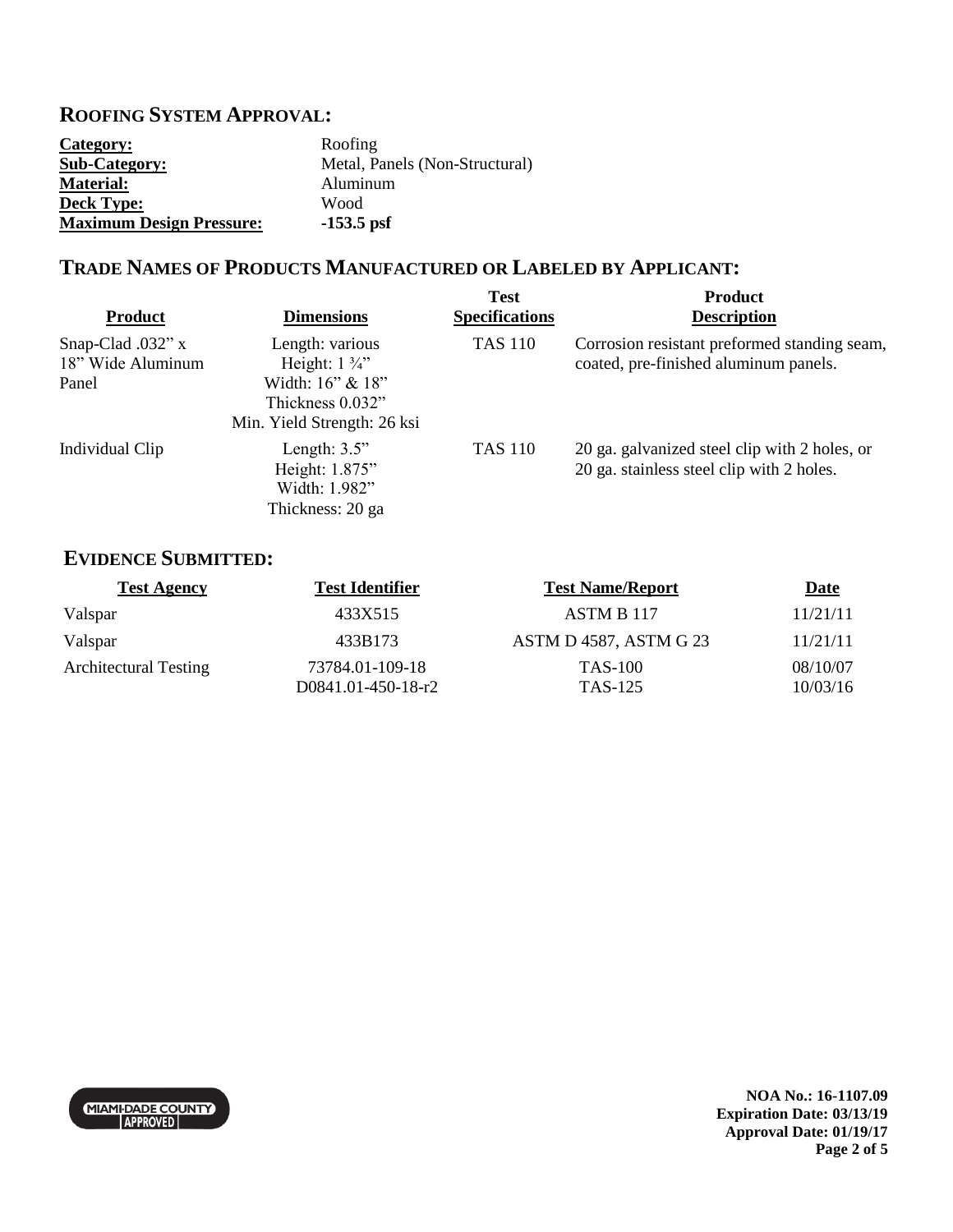### **APPROVED ASSEMBLIES:**

| <b>System:</b>                                 | Snap-Clad .032" x 16" or 18" Wide Aluminum Panel                                                                                                                                                                                                                                                                                                                                      |
|------------------------------------------------|---------------------------------------------------------------------------------------------------------------------------------------------------------------------------------------------------------------------------------------------------------------------------------------------------------------------------------------------------------------------------------------|
| <b>Deck Type:</b>                              | Wood, Non-insulated                                                                                                                                                                                                                                                                                                                                                                   |
| <b>Deck Description:</b>                       | New Construction $\frac{19}{32}$ " or greater plywood or wood plank, or for re-roofing 15/32" or<br>greater plywood.                                                                                                                                                                                                                                                                  |
| <b>Slope Range:</b>                            | $2"$ :12" or greater                                                                                                                                                                                                                                                                                                                                                                  |
| <b>Maximum Uplift</b><br>Pressure:             | <b>See Table A Below</b>                                                                                                                                                                                                                                                                                                                                                              |
| <b>Deck Attachment:</b>                        | In accordance with applicable Building Code, but in no case shall it be less than 8d x 2"<br>ring shank nails spaced 6" o.c. In reroofing, where the deck is less than $\frac{19}{32}$ " thick<br>(Minimum $15/32$ ) The above attachment method must be in addition to existing attachment.                                                                                          |
| <b>Underlayment:</b>                           | Minimum Underlayment shall be an ASTM D 226 Type II installed with a minimum 4"<br>side-lap and 6" end-laps. Underlayment shall be fastened with corrosion resistant tin-caps<br>and 12 gauge $1\frac{1}{4}$ annular ring-shank nails, spaced 6" o.c. at all laps and two staggered<br>rows 12" o.c. in the field of the roll. Or, any approved Underlayment having a current<br>NOA. |
| <b>Fire Barrier Board:</b>                     | Any approved fire barrier having a current NOA. Refer to a current fire directory listing for<br>fire ratings of this roofing system assembly as well as the location of the fire barrier within<br>the assembly. See Limitation #1.                                                                                                                                                  |
| <b>Valleys:</b>                                | Valley construction shall be in compliance with Roofing Application Standard RAS 133<br>and with the current published installation instructions and details in PAC Contractors<br>Association's Roofing Installation Manual.                                                                                                                                                         |
| <b>Metal Panels and</b><br><b>Accessories:</b> | Install the "Snap-Clad .032" x 18" Wide Aluminum Panel" panels including flashing<br>penetrations, valleys, end laps and accessories in compliance PAC Contractors<br>Association's current, published installation instructions and in compliance with the<br>minimum requirements detailed in Roofing Application Standard RAS 133.                                                 |
|                                                | Panels shall be installed along the rib with SNAP CLAD Clips secured with #10 x 1.5"<br>pancake head screws (2 per clip); the screws shall be of sufficient length to penetrate<br>through the sheathing a minimum of $\frac{3}{16}$ ". The female rib of panel is snapped over the male<br>rib of panel. Panel clips shall be spaced a maximum distance listed below in Table A.     |

| <b>TABLE A</b>                        |                   |                                   |  |
|---------------------------------------|-------------------|-----------------------------------|--|
| <b>MAXIMUM DESIGN PRESSURES</b>       |                   |                                   |  |
| <b>Roof Areas</b>                     | Field             | Perimeter and Corner <sup>1</sup> |  |
| <b>Maximum Design Pressures</b>       | $-86$ psf.        | $-153.5$ psf                      |  |
| <b>Clip Type</b>                      | <b>Individual</b> | <b>Individual</b>                 |  |
| <b>Maximum Clip Spacing</b>           | $24"$ o.c.        | $6$ " o.c.                        |  |
| 1. Extrapolation shall not be allowed |                   |                                   |  |



**NOA No.: 16-1107.09 Expiration Date: 03/13/19 Approval Date: 01/19/17 Page 3 of 5**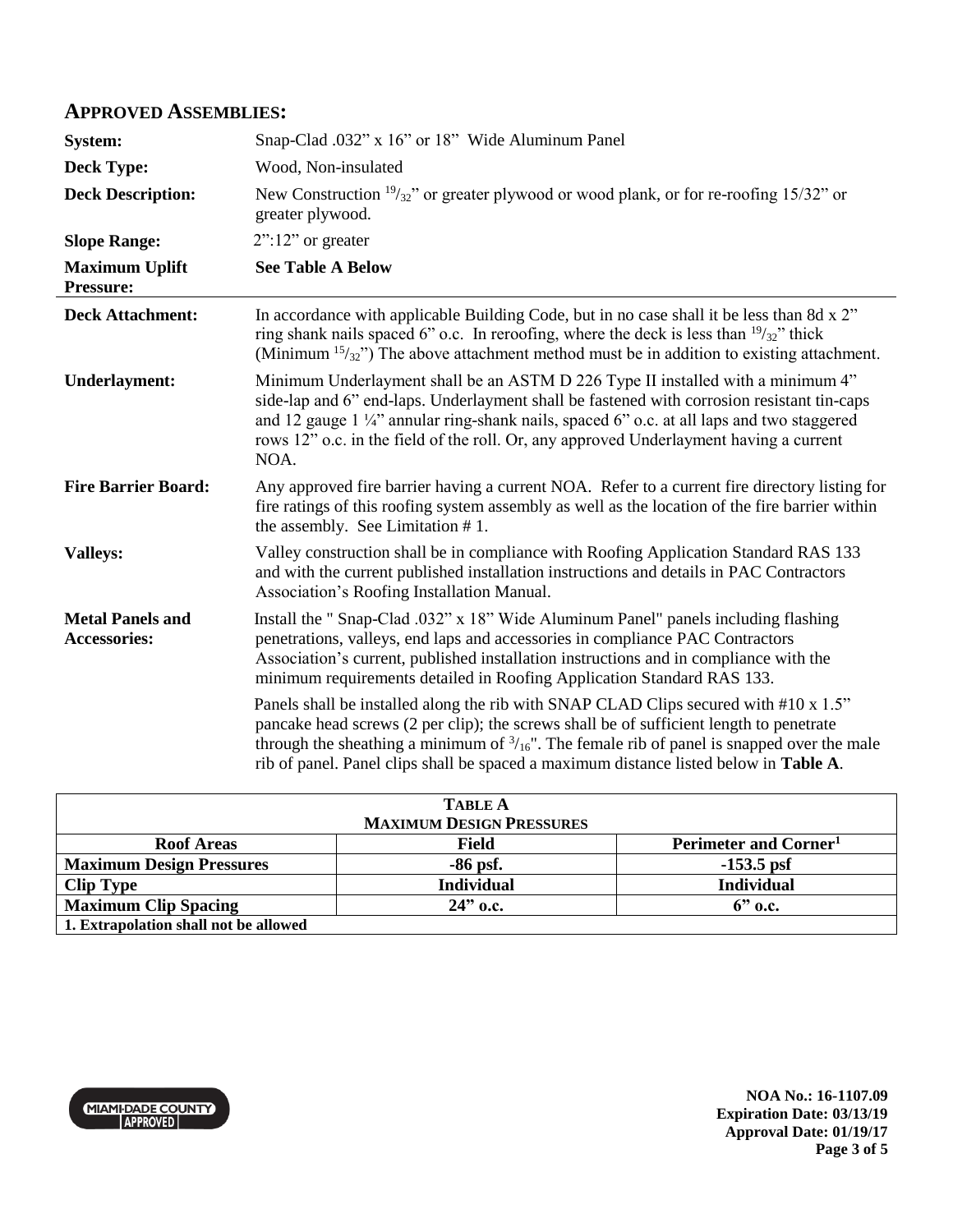## **LIMITATIONS**

- **1.** Fire classification is not part of this acceptance; refer to a current Approved Roofing Materials Directory for fire ratings of this product.
- **2.** The maximum designed pressure listed herein shall be applicable to all roof pressure zones (i.e. field, perimeters, and corners). Neither rational analysis, nor extrapolation shall be permitted for enhanced fastening at enhanced pressure zones (i.e. perimeters, extended corners and corners).
- **3.** Panels may be roll formed in continuous lengths from eave to ridge. Maximum lengths shall be as described in Roofing Application Standard RAS 133.
- **4.** All panels shall be permanently labeled with the manufacturer's name and/or logo, city, state, and the following statement: "Miami-Dade County Product Control Approved" **or** with the Miami-Dade County Product Control Seal as seen below. All clips shall be permanently labeled with the manufacturer's name and/or logo, and/or model.



- **5.** All products listed herein shall have a quality assurance audit in accordance with the Florida Building Code and Rule 61G20-3 of the Florida Administrative Code.
- **6.** Panels may be shop or jobsite roll formed with machine model #**10110884, E00578860 or 01110072** from PAC Contractors Association.